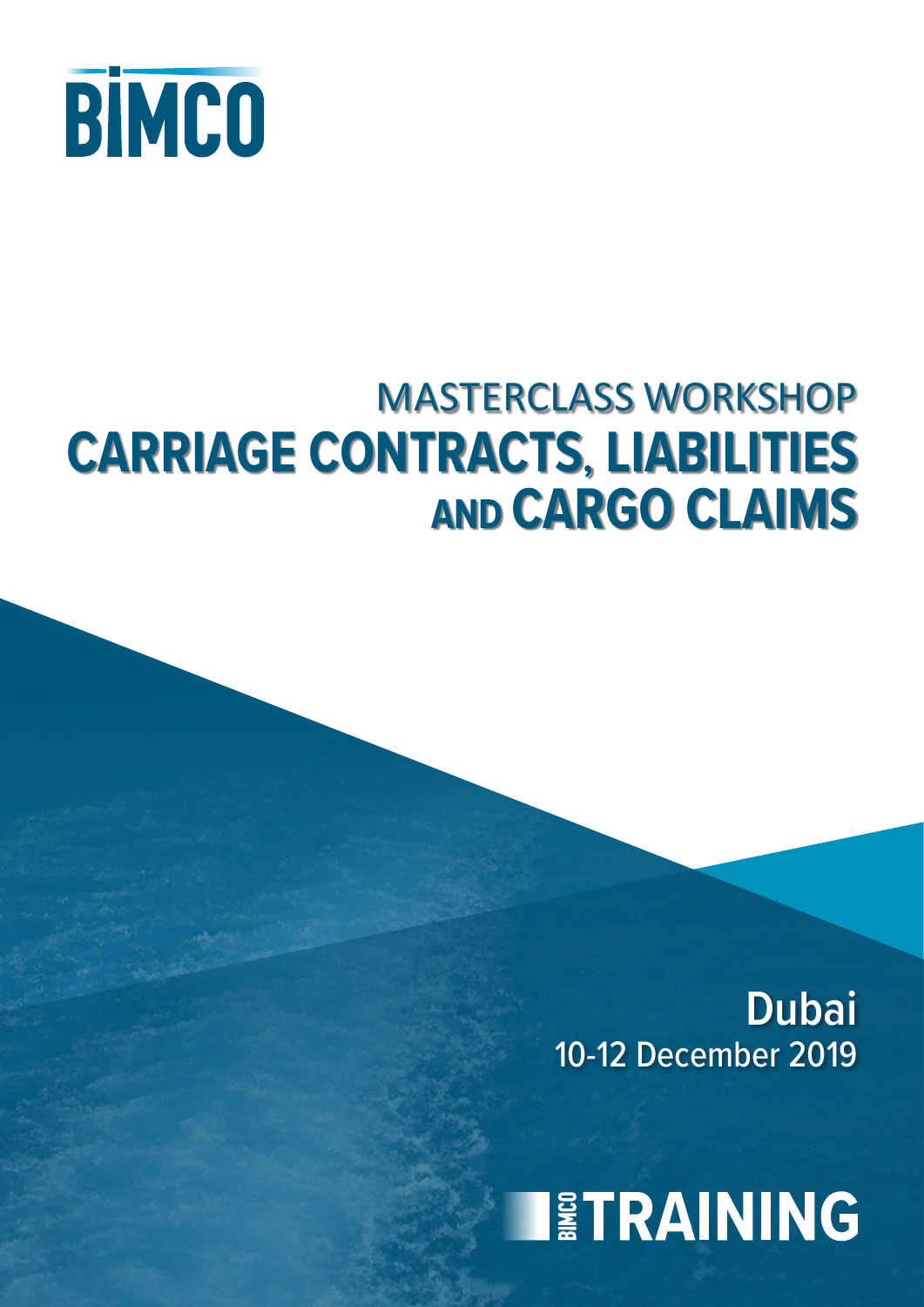### **CARRIAGE CONTRACTS, LIABILITIES AND CARGO CLAIMS** MASTERCLASS WORKSHOP

## **TETRAINING**

## **Day 1 Day 2**

| 08:30-09:00              | Registration / coffee                                                                                                                                                                                                                                                                                                          | 08:30-09:00              | Informal Q&                                                                                   |
|--------------------------|--------------------------------------------------------------------------------------------------------------------------------------------------------------------------------------------------------------------------------------------------------------------------------------------------------------------------------|--------------------------|-----------------------------------------------------------------------------------------------|
| 09:00-09:20              | <b>Course introduction</b>                                                                                                                                                                                                                                                                                                     | 09:00-10:30              | The carriers'                                                                                 |
| 09:20-10:15              | Overview of marine cargo claims<br>The inter/relationship between:<br>● the cargo sale contract and<br>● the carriage contracts and<br>● the insurance contract.                                                                                                                                                               |                          | • exclusions f<br>$\bullet$ in what circ<br>them?<br>$\bullet$ limitation o<br>● time limits. |
|                          | 10:15-11:00 Who is the carrier?                                                                                                                                                                                                                                                                                                | 10:30-11:00              | Coffee                                                                                        |
|                          | ● the importance of the question<br>• how is the question answered?<br>● the position under chartered ships.                                                                                                                                                                                                                   | 11:00-12:00              | Cargo claims<br>contracts                                                                     |
| 11:00-11:30              | Coffee                                                                                                                                                                                                                                                                                                                         | 12:00-12:30              | What is the<br>when the ve<br>lading are is:                                                  |
| 11:30-12:15              | Who has the right to sue the carrier?<br>● the effect of the transfer of the bill of lading                                                                                                                                                                                                                                    | 12:30-13:30 <i>Lunch</i> |                                                                                               |
|                          | from seller to buyer<br>● the effect of insurance.                                                                                                                                                                                                                                                                             | 13:30-15:00              | Jurisdiction a                                                                                |
| 12:15-13:00              | <b>Contractual and non-contractual claims:</b><br>• claims under the contract of carriage<br>• claims in tort/delict outside the contract of<br>carriage<br>● the effect on contractual defences.                                                                                                                              | 15:00-15:30              | $\bullet$ court or arb<br>• arrest proce<br>● threshold ju<br>● stay of proc<br>Coffee        |
| 13:00-14:00 <i>Lunch</i> |                                                                                                                                                                                                                                                                                                                                | 15:30-17:30              | Case study 1                                                                                  |
| 14:00-15:00              | Introduction to the international<br>conventions for the carriage of cargo by sea:<br>● Hague Rules<br>● Hague-Visby Rules<br><b>•</b> Hamburg Rules<br>· Rotterdam Rules.                                                                                                                                                     |                          |                                                                                               |
| 15:00-15:30              | The carrier's duty to provide a seaworthy<br>ship and a ship fit to carry the cargo:<br>● the test of seaworthiness<br>• when is seaworthiness relevant?<br>• aspects of seaworthiness - physical, crew,<br>documentary, local legal requirements<br>• what is meant by due diligence?<br>• what is meant by cargo worthiness? |                          |                                                                                               |
| 15:30-16:00              | Coffee                                                                                                                                                                                                                                                                                                                         |                          |                                                                                               |
| 16:00-16:30              | The carrier's duty to provide a seaworthy<br>ship and a ship fit to carry the cargo                                                                                                                                                                                                                                            |                          |                                                                                               |

- *(continued)*
- **16:30-17:30 The carrier's duty of care in relation to care of cargo**

|                     | 08:30-09:00 Informal Q&A                                                                                                                                                            |
|---------------------|-------------------------------------------------------------------------------------------------------------------------------------------------------------------------------------|
|                     | 09:00-10:30 The carriers' defences:<br>• exclusions from liability<br>In what circumstances can the carrier rely on<br>them?<br>● limitation of liability<br>$\bullet$ time limits. |
| 10:30-11:00         | Coffee                                                                                                                                                                              |
| 11:00-12:00         | Cargo claims under multimodal carriage<br>contracts                                                                                                                                 |
| 12:00-12:30         | What is the governing contract of carriage<br>when the vessel is chartered and bills of<br>lading are issued?                                                                       |
| $12:30-13:30$ Lunch |                                                                                                                                                                                     |
| 13:30-15:00         | Jurisdiction and security requirements:<br>$\bullet$ court or arbitration<br>• arrest procedures<br>threshold jurisdiction<br>stay of proceedings.                                  |
| 15:00-15:30 Coffee  |                                                                                                                                                                                     |
| 15:30-17:30         | Case study 1                                                                                                                                                                        |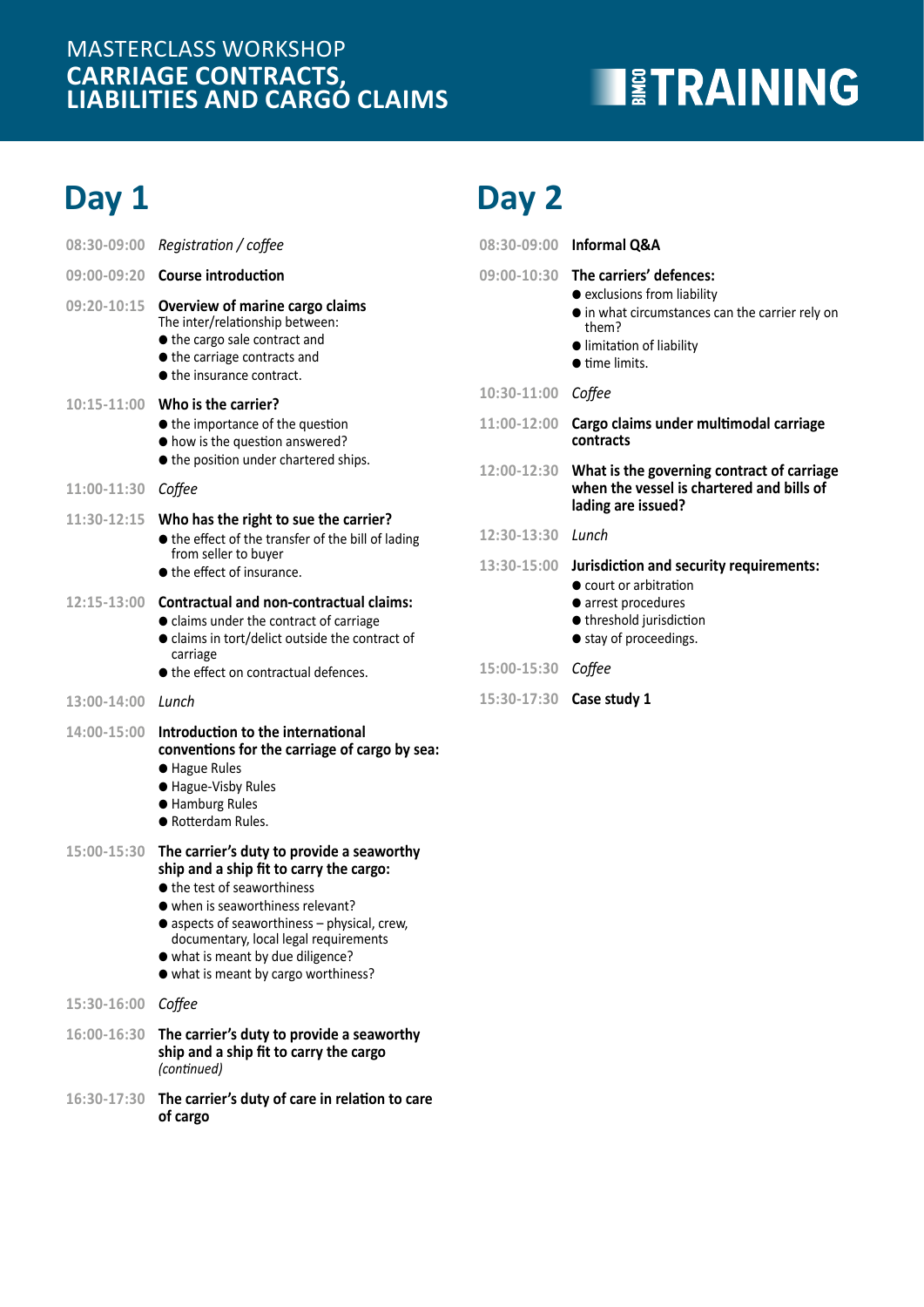#### **CARRIAGE CONTRACTS, LIABILITIES AND CARGO CLAIMS** MASTERCLASS WORKSHOP

# **EXPERIENT STRAINING**

## **Day 3**

|                    | 08:00-08:30 Informal Q&A                                                                                                                                                              |
|--------------------|---------------------------------------------------------------------------------------------------------------------------------------------------------------------------------------|
| 08:30-09:30        | Cargo claims under multimodal carriage<br>contracts                                                                                                                                   |
| 09:30-10:30        | Dangerous cargoes:<br>• What is meant by "dangerous"?<br>• What is the shippers' duty?<br>• What are the carrier's rights?<br>● Who is liable for the shipment of dangerous<br>goods? |
| 10:30-11:00 Coffee |                                                                                                                                                                                       |
| 11:00-12:00        | Relevant insurance issues (I):<br>• cargo insurance<br>● the extent of cover<br>● recent developments.                                                                                |
| 12:00-13:00        | Lunch                                                                                                                                                                                 |
| 13:00-14:00        | Relevant insurance issues (II):<br>● P & I insurance<br>$\bullet$ charterer's liability insurance.                                                                                    |

- **14:00-15:00 Case study 2**
- **15:00-16:00 Assessment for all participants:**

The assessment is an open book test, aimed at demonstrating the understanding of the subject of the Masterclass. For the purpose of improving the learning experience, the assessment will test the participant's ability to interpret, think critically and present an organized and well written answer. All papers will be marked and each participant will receive a certificate based on the result.

## **Speakers**



#### **Richard Williams**

Richard Williams was a partner with Ince & Co for 25 years and was chairman of the firm's dry shipping business group specialising in carriage of goods, charter parties and P&I issues. He was regularly consulted both by private clients and also by United Nations agencies and other international bodies in relation to industry-wide issues. He is the author of numerous articles on shipping law and is co–author of the standard textbook "Limitation of Liability for Maritime Claims" published by Lloyds of London Press (4th edition 2005). He is now a consultant to Ince & Co and a visiting professor, teaching maritime law at Swansea University.

### **Venue**

#### **Radisson Blu Hotel Dubai Waterfront**

Al Abraaj Street, Business Bay Emirate Dubai United Arab Emirates **www.radissonblu.com/en/hotel-dubaiwaterfront**

## **Organiser**



#### **Peter Grube**

Peter Grube is Head of Training, responsible for developing and delivering BIMCO courses and seminars world-wide. He joined BIMCO's Support & Advice in 1990 and was later appointed Marketing & Sales Director. Prior to joining BIMCO he worked at a shipowning office in Copenhagen, as well as a sale & purchase broker in Greece.

Peter Grube is a graduate from the Danish School for International Marketing & Export and is a Chartered Shipbroker (FICS). He holds a Master's in Education and Learning from Roskilde University (RUC).